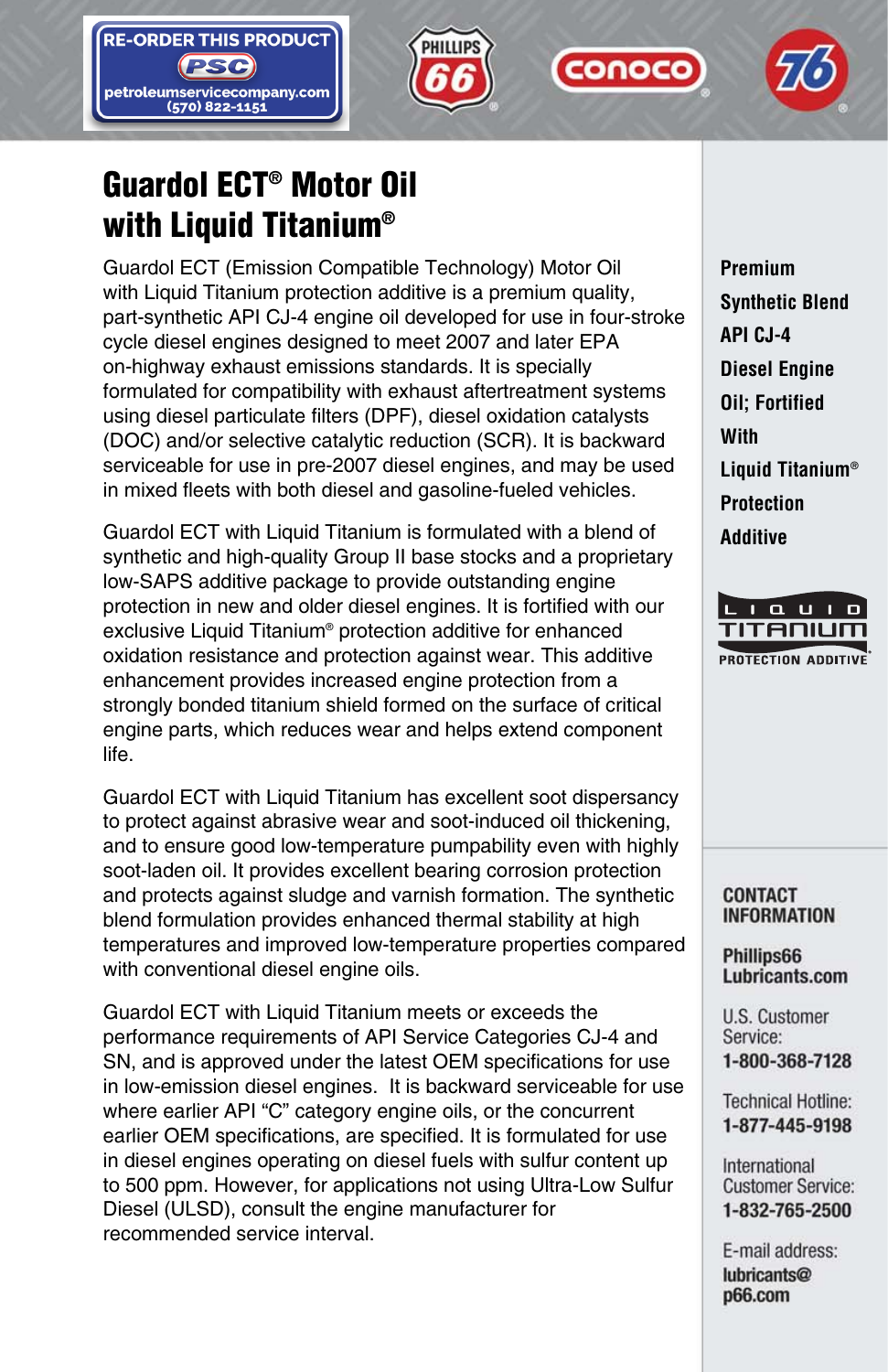

## *Applications*

- On-highway diesel trucks equipped with EGR and exhaust aftertreatment systems to meet 2007/2010 emissions standards
- Older diesel equipment with conventional, non-EGR engines or ACERT engines
- Off-highway construction, earth moving and mining equipment
- Mixed fleets with diesel and gasoline-fueled vehicles

conocc

Guardol ECT with Liquid Titanium is licensed or OEM-certified for:

- API Service CJ-4, CI-4 with CI-4 PLUS, CI-4, CH-4, SN
- Cummins CES 20081 (SAE 15W-40)
- Detroit Diesel Power Guard 93K218 (SAE 15W-40)
- Mack EO-O Premium Plus (SAE 15W-40)
- Mercedes-Benz Sheet 228.31 (SAE 15W-40)
- MTU MTL 5044 Type 2.1 (SAE 15W-40)
- Renault VI RLD-3 (SAE 15W-40)
- Volvo VDS-4 (SAE 15W-40)

Guardol ECT with Liquid Titanium meets or exceeds the requirements of:

- ACEA E9-08, E7-08 (SAE 15W-40)
- Caterpillar ECF-3, ECF-2, ECF-1-a
- Chrysler MS-10902 (SAE 15W-40)
- Ford WSS-M2C171-E
- JASO DH-2 (SAE 15W-40)
- Mack EO-M Plus
- Mercedes-Benz Sheet 228.3 (SAE 15W-40)
- Renault VI RLD-3 (SAE 15W-40)
- Diesel engines manufactured by OEMs not listed above, where the OEM specifies API CJ-4 engine oil

## *Features/Benefits*

- Excellent protection for newer low-emission diesel engines and older diesel engines
- Specially formulated to protect exhaust aftertreatment systems
- Exclusive Liquid Titanium® protection additive provides enhanced oxidation resistance and protection against engine wear
- Outstanding soot control for protection against abrasive wear and soot-induced oil thickening
- Outstanding resistance to viscosity and thermal breakdown at high temperatures
- Protects against sludge and varnish formation
- Protects against rust and bearing corrosion
- Excellent low-temperature pumpability with soot-laden oil
- High shear stability
- Good resistance to foaming and aeration

@ 2012 Phillips 66 Company. Phillips 66, 76, Conoco, Liquid Titanium and their respective logos and products are trademarks of Phillips 66 Company in the U.S.A. and other countries.

Typical properties are average values only and do not constitute a specification. Minor variations that do not affect product performance are to be expected during normal manufacture, and at different blending locations. Product formulations are subject to change without notification.